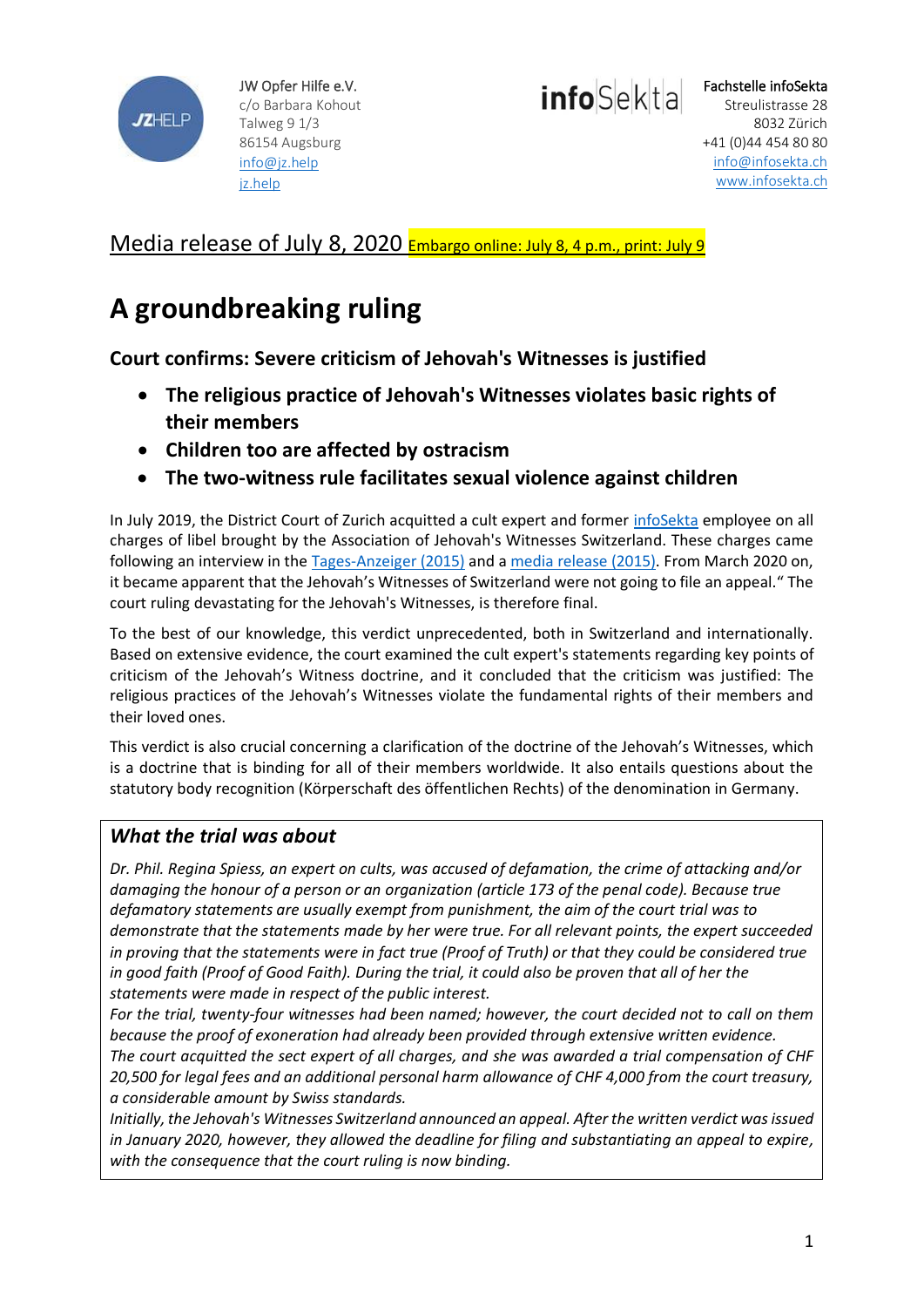## **Proof of truth in all key points**

Dr. phil. Regina Spiess, an expert on cults who now works for the association association JW Opfer Hilfe e.V., was able to prove the truth (Proof of Truth) of her main arguments and/or her explanations were recognised by the court as "known to the court" ("gerichtsnotorisch" – known the court because of previous processes).

- The practice of shunning (ostracism) exists and is at least to some extent a violation of human rights (Proof of Truth). Shunning can be understood as prescribed bullying and violates the integrity and implicit freedom of belief and conscience of the persons concerned (Proof of Truth).
- Children and young people too are affected by shunning (Proof of Truth). Children experience severe fear due to this religious practice (Proof of Truth).
- It still occurs repeatedly that Jehovah's Witnesses die as a result of the ban on blood transfusions ("gerichtsnotorisch"/known to the court).
- The "Two-Witness rule" exists (Proof of Truth).

### *Shunning (ostracism)*

*Baptized members of Jehovah's Witnesses who turn away from the faith or break rules are expelled from the community. Other Jehovah's Witnesses may no longer have contact with them or even acknowledge them. This also applies to close family members.* 

*Those affected often lose all of their loved ones at once, including those closest to them: parents, children, siblings, partners, grandparents, and friends. Ostracized persons often learn about the marriage, birth or death of their closest relatives from third parties.* 

*Today, children are often baptized at the age of 11 or younger. After that, they can no longer freely decide how they want to live and what they want to believe in - because otherwise they will lose their family and loved ones.*

The expert was able to provide Proof of Good Faith with regard to these statements:

- The above-mentioned ..Two-Witness rule" and other guidelines of the organisation facilitate sexual abuse, especially of children (Proof of Good Faith).
- The community is problematic, displaying severe forms of violence: psychological violence through shunning and social violence through manipulation, punishment, and an exclusionary mentality. Watchtower media aims at frightening children (Proof of Good Faith).
- The group is highly problematic, manipulates their members and violates their physical, psychological and social integrity (Proof of Good Faith).
- By shunning, the Watchtower Organisation implicitly denies its members freedom of faith and conscience (Proof of Good Faith).

### **Why this judgment is so important**

Until now, Switzerland has tolerated religious guidelines which endanger the psychological and physical integrity of children and adults within the Jehovah's Witness community. In response to this judgement, Swiss politicians will be called upon to take action to review legislation and decide what political measures to take.

Germany and Austria must now explain why they, as states, approve religious guidelines that

- silence children and women affected by (sexual) violence,
- call on parents to shun their underage children and
- abandon people whose lives are in danger.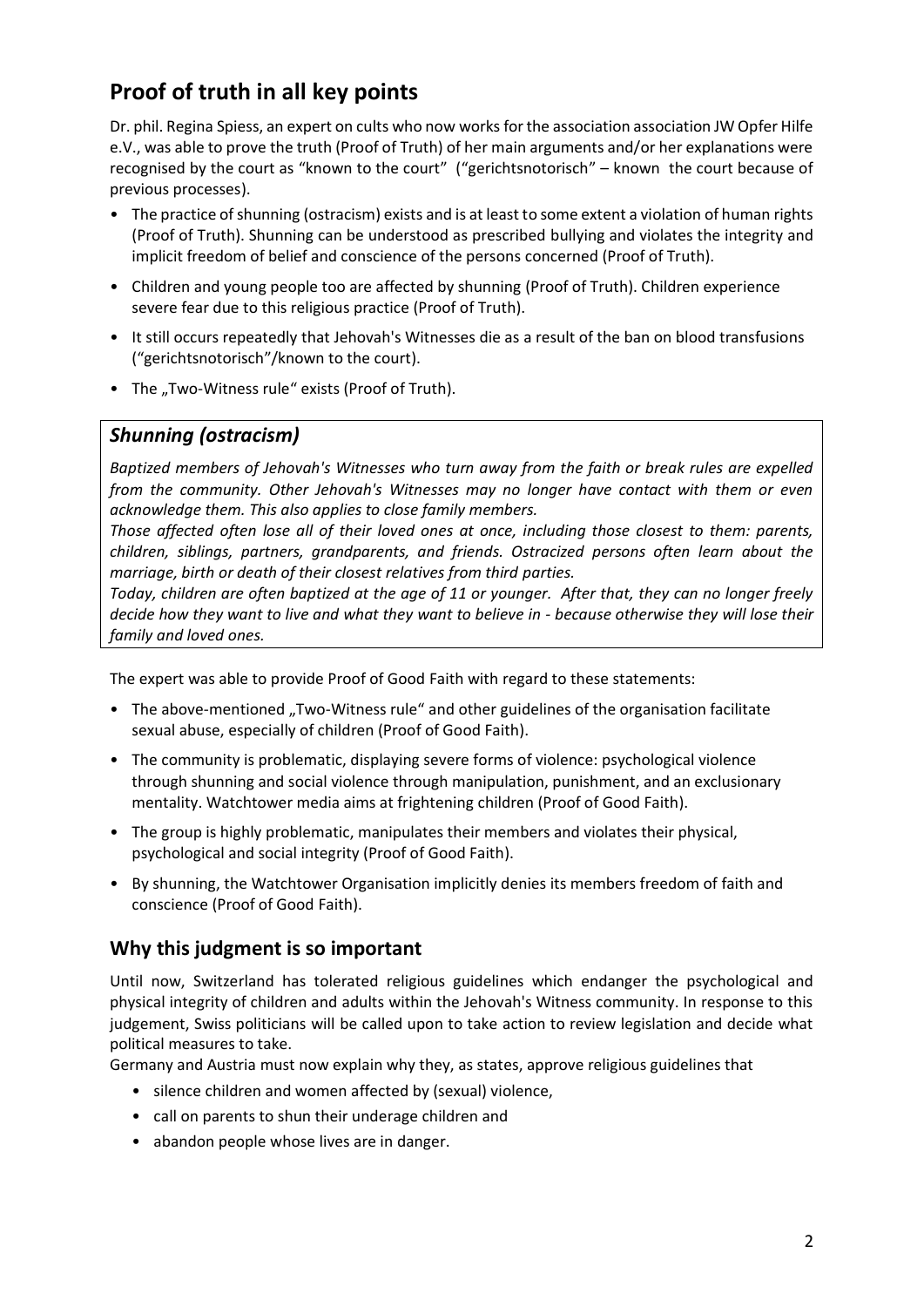The judgment also makes it clear that the Jehovah's Witnesses obviously did not tell the state the truth during their application process to become a public corporation (Körperschaft des öffentlichen Rechts), because shunning also affects the nuclear family, including parent-child, sibling- and couplerelationships. Shunning tears families apart, and in Germany and Austria this happens with the approval of the state.

This judgement is also important because the denomination tries to intimidate cult experts, journalists, and activists with legal action all around the world.

### *Assistance for politicians, media representatives and other professionals*

*In the meantime, the comprehensive evidence provided by the cult expert was further supplemented by the association JW Opfer Hilfe. On several occasions, these pieces of evidence have been made available to journalists and experts who have criticized Jehovah's Witnesses and who have subsequently been threatened with legal action.*

*The Association JW Opfer Hilfe is happy to provide information to media professionals, lawyers, psychotherapists, government officials, and politicians regarding the teachings of Jehovah's Witnesses. It maintains an extensive archive and has a wide range of expertise.*

### **Further details on individual points**

### **1. The practice of shunning (ostracism)**

#### **Statements by the expert [\(Tages-Anzeiger\)](http://jz.help/wp-content/uploads/2020/07/%C2%ABZeugen-Jehovas-reissen-Familien-auseinander%C2%BB-Schweiz-Standard-tagesanzeiger.ch_.pdf)**

*"We draw attention to the practice of shunning, a violation of human rights. […] Shunning is a form of bullying decreed by the authorities. It violates human rights and the constitution." / "Everyone has the right to freedom of thought, conscience and religion - a right that Jehovah's Witnesses claim for themselves but do not grant their members" (p. 22).*

#### **Judgment of the court**

The practice of shunning exists and is, at least in basic terms, a violation of human rights (Proof of Truth). Shunning can be understood as prescribed bullying; it violates the personal integrity as well as implicitly the freedom of belief and conscience of those affected (Proof of Truth).

#### **Remarks of the court**

*"So basically, there is this practice of shunning ..." (S.23). "Such behaviour can be understood as 'bullying' (for a definition see act. 12/4/1 T): an action carried out in a systematic way against certain persons with the aim of expelling them from the community. Bullying is a violation of an individual's personal integrity. The practice of shunning therefore proves to be a kind of 'bullying' which is, at least in its basic tendencies, a violation of human rights because it is a violation of personal integrity. This type of bullying is also used when members of Jehovah's Witnesses no longer believe or develop a different faith. ... They are thus implicitly denied the freedom of belief and conscience within the community" (S. 24, see acts 12/12/34 and 12/12/2).* 

#### **Why this is important**

The practice of shunning, i.e. the complete termination of contact with an excluded person, is often concealed and discussed in a disguised manner, especially when recruiting new members. For example, under [Frequently Asked Questions,](https://www.jw.org/en/jehovahs-witnesses/faq/shunning/) the website of the Jehovah's Witnesses' organisation emphasizes that baptized Witnesses who no longer practice are not avoided. This is true, but only if they do not speak out about their non-belief or commit "sins" such as premarital sex, smoking, voting, or accepting a blood transfusion. However, they are excluded and ostracized if they are found to lack repentance or in case of recurrence of the "sins." Likewise, anyone who professes a different faith or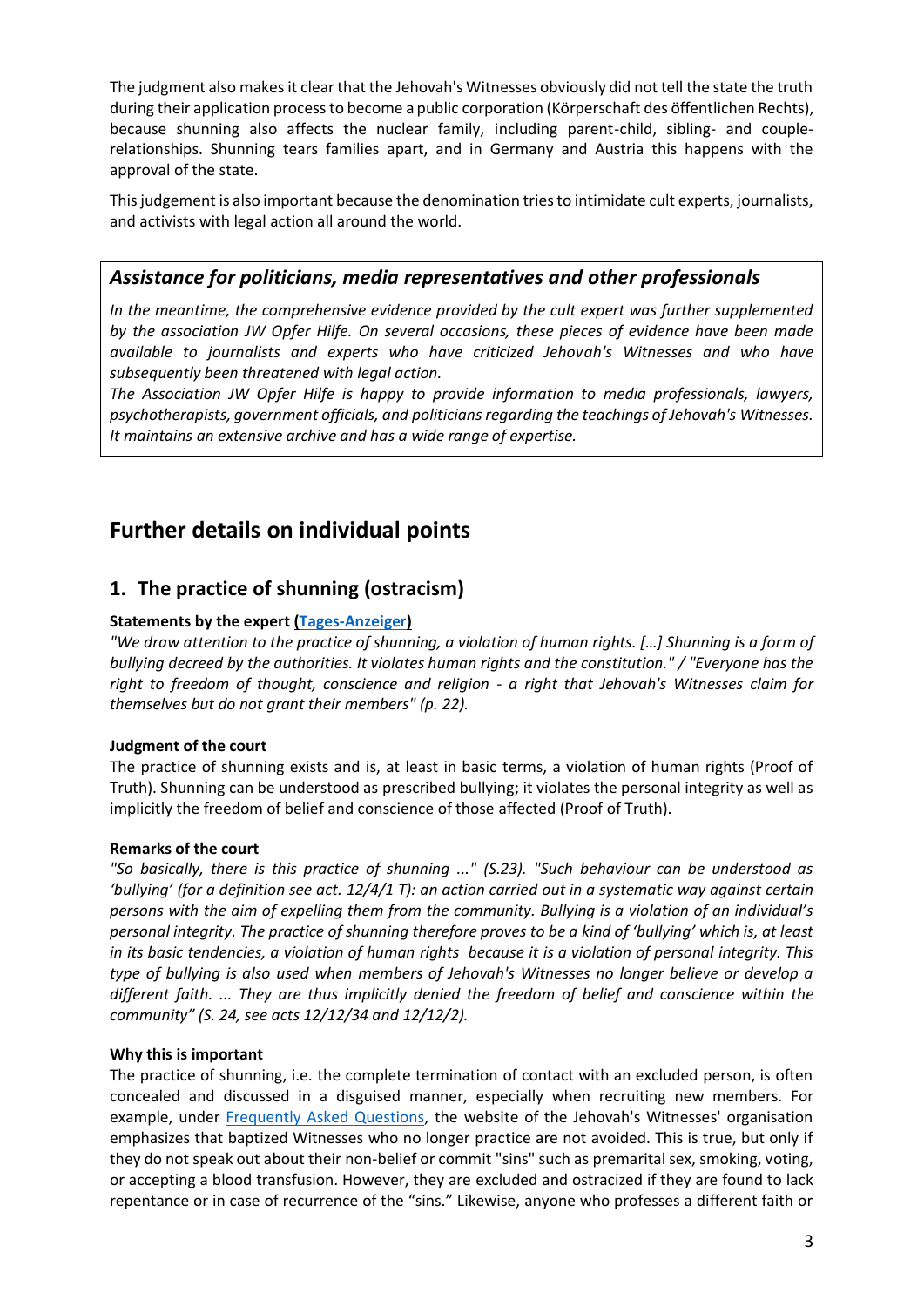non-belief is also ostracized. Members must therefore choose between their loved ones or their chosen way of life, i.e. the free exercise of their faith. In this way they are curtailed in their basic and human rights.

In connection with the Jehovah's Witnesses' efforts to become a public corporation in Germany the organisation had to demonstrate that it was acting in accordance with the law – which is evidently not the case. This verdict makes it clear that shunning undermines freedom of faith and conscience just as it undermines the human right to mental integrity.

### **2. Children and young people are affected by shunning – children experience extreme fear**

#### **Statement by the expert [\(Tages-Anzeiger\)](http://jz.help/wp-content/uploads/2020/07/%C2%ABZeugen-Jehovas-reissen-Familien-auseinander%C2%BB-Schweiz-Standard-tagesanzeiger.ch_.pdf)**

*"To say something kind, to ask how their day was, or to take the child in your arms – that is no longer possible. Children experience a permanent fear" (S. 24).*

#### **Judgment of the court**

Children and young people too are affected by shunning (Proof of Truth). Through religious practice, children experience severe fears (Proof of Truth).

#### **Remarks of the court**

*"It is evident that Jehovah's Witnesses take the view that parents are still responsible for excluded children and must give them food and a place to sleep. They also attempt to guide them back to the right path through Bible study. However, no mention is made of the child's emotional needs. This can be seen as a kind of strategic silence. Ostracizing and depriving apostate children of love is considered an appropriate punitive measure for children.*

*This circumstance, as well as the central message of Jehovah's Witnesses – the approaching end of the world at Armageddon, a great and bloody final battle in which all unbelievers will be destroyed – which all members, including children, are confronted with for several hours every day, can cause fear especially in children (acts 12/4/22-25, 12/12/2, 12/12/14). There are sufficient dropout reports in which people describe how much they suffered and were afraid as children (act. 12/4/28). Based on the numerous reports, the corresponding opinions of various experts (acts 12/3, pp. 26-27), and the texts that underlie the faith of Jehovah's Witnesses (acts 12/4/18, 12/4/23-24, 12/4/27), it can be assumed that the children and young people involved with Jehovah's Witnesses experience fear.* 

*The accused's statements thus prove to be true, wherefore she succeeds in proving proof of exoneration" (Proof of Truth) (S. 25-26).*

#### **Why this is important**

For Jehovah's Witnesses to be recognised as a public corporation (Körperschaft des öffentlichen Rechts) in Germany, it was a prerequisite that the practice of ostracizing do not endanger the nuclear family. However, this is the case: Ostracizing destroys parent-child relationships, sibling relationships, and the relationships between spouses. Again and again, the ostracizing of minors leads to serious crises among young people.

Today, frightening children is understood as a form of psychological violence which can damage children severely far beyond childhood. A society must ensure the protection of children and adolescents, regardless of the circumstances that endanger their physical or psychological integrity. Neither poverty nor lack of family (foster children or orphaned children) nor the religious practice of parents (children in cults) should be a reason to abandon these children.

These days, Jehovah's Witness parents in Germany and Austria must tell their ostracized children: *"Our religion, recognised by the state, dictates that we cannot be there for you as parents because you smoke, have sex, are politically active or reject our faith. You can stay here until you are eighteen if you attend the meetings. After that we will cut off all contact with you. This is what Jehovah requires of us – and the state supports it."*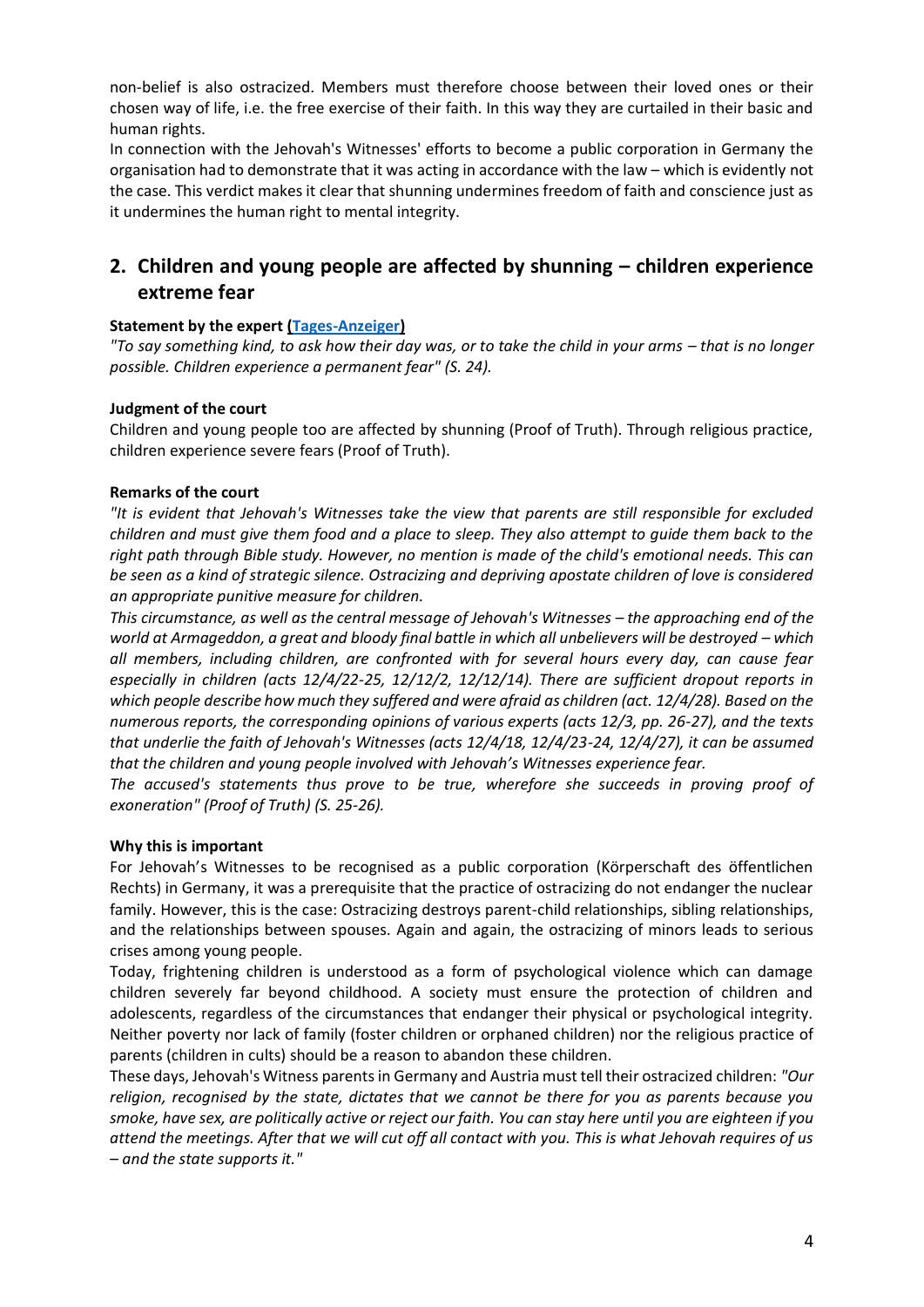### **3. Deaths due to the refusal of blood transfusions**

#### **Statement by the expert [\(Tages-Anzeiger\)](http://jz.help/wp-content/uploads/2020/07/%C2%ABZeugen-Jehovas-reissen-Familien-auseinander%C2%BB-Schweiz-Standard-tagesanzeiger.ch_.pdf)**

*"Again and again believers die after traffic accidents or in childbirth." (S. 15)*

#### **Judgment of the court**

The ban on blood transfusions leads to deaths ("gerichtsnotorisch"/known to the court). This statement is not defamatory.

#### **Remarks of the court**

The written judgment states that it is "gerichtsnotorisch" (meaning that this fact is already known to the court from previous legal cases) that Jehovah's Witnesses refuse blood transfusions. It cites the well-known *[Awake!](https://www.ajwrb.org/watchtower-sacrificial-lambs)* from May 1994, whose cover features photos of children who died after refusing blood transfusions. The court does not respond to the Jehovah's Witnesses' attempts to claim that no one dies from refusing blood transfusions. Instead, the court declares:

*"This statement refers to the Jehovah's Witnesses' world-renowned position against accepting blood transfusions. However, it is not clear to what extent this statement attacks the honour of the members. The statement that people die after car accidents or while giving birth does not itself conclude that the denomination is therefore responsible, at least not in a measure large enough to be defamatory. It is a simple factual claim without value judgment, and in particular it does not elaborate or emphasize that the Jehovah's Witnesses were in principle responsible for it. It is also known to the court ("gerichtsnotorisch") that baptized Jehovah's Witnesses are not allowed to accept blood transfusions. This is seen as a violation of the divine commandment. The 'Awake!' of May 22, 1994, shows the photos of 26 children who died because the Jehovah's Witnesses refuse blood transfusions on the basis of their faith" (S. 16).*

*"Statement c) is not defamatory and therefore does not meet the criteria for libel according to Article 173 StGB (Criminal Code). The accused is therefore to be acquitted of in relation (sic!) to this statement" (S. 16).*

#### **Why this is important**

The Jehovah's Witnesses discuss the subject of blood transfusions in contradictory ways: On the organisation's website, under Frequently Asked Questions about **Blood Transfusion**, it is made clear that blood transfusions are not an option. However, they claim that refusing blood transfusions does not lead to more deaths:

"*The myth: Many Witnesses, including children, die each year as a result of refusing blood transfusions. The fact: This statement is totally unfounded. […]"*

Nonetheless, there are dozens of passages in their literature that deal precisely with this danger of death. Those concerned are encouraged to remain steadfast and are then praised for remaining so, even in the face of death, as showcased in *Awake!* of May 22, 1994, among others.

The court's statement showcases the extremity of a community that praises child martyrs. In countries with weak governments or where temporary legal guardianship is not available, children of Jehovah's Witnesses die when they need blood transfusions.

In Germany and Austria, which have recognised the Jehovah's Witnesses as a public corporation (Körperschaft des öffentlichen Rechts), the question of the Rule of Law arises. A believer who accepts a blood transfusion is considered to have voluntarily resigned from being a Jehovah's Witness. Only if she repents, and the repentance is recognised as "genuine," can she be reinstated.

But what if she needs further blood transfusions? What if she does not repent? What if she, after an exposure to a lifetime of gory Armageddon images, refuses a blood transfusion despite her weakened state? She makes these decisions because she doesn't want to die in an awful way during Armageddon; Because she wants to see her loved ones again in paradise; Because she would rather be remembered as a martyr than as a weak apostate. Or, because in a time of intense vulnerability, when she so desperately needs her loved ones, she simply cannot afford to lose them to ostracism - and therefore instead chooses to die.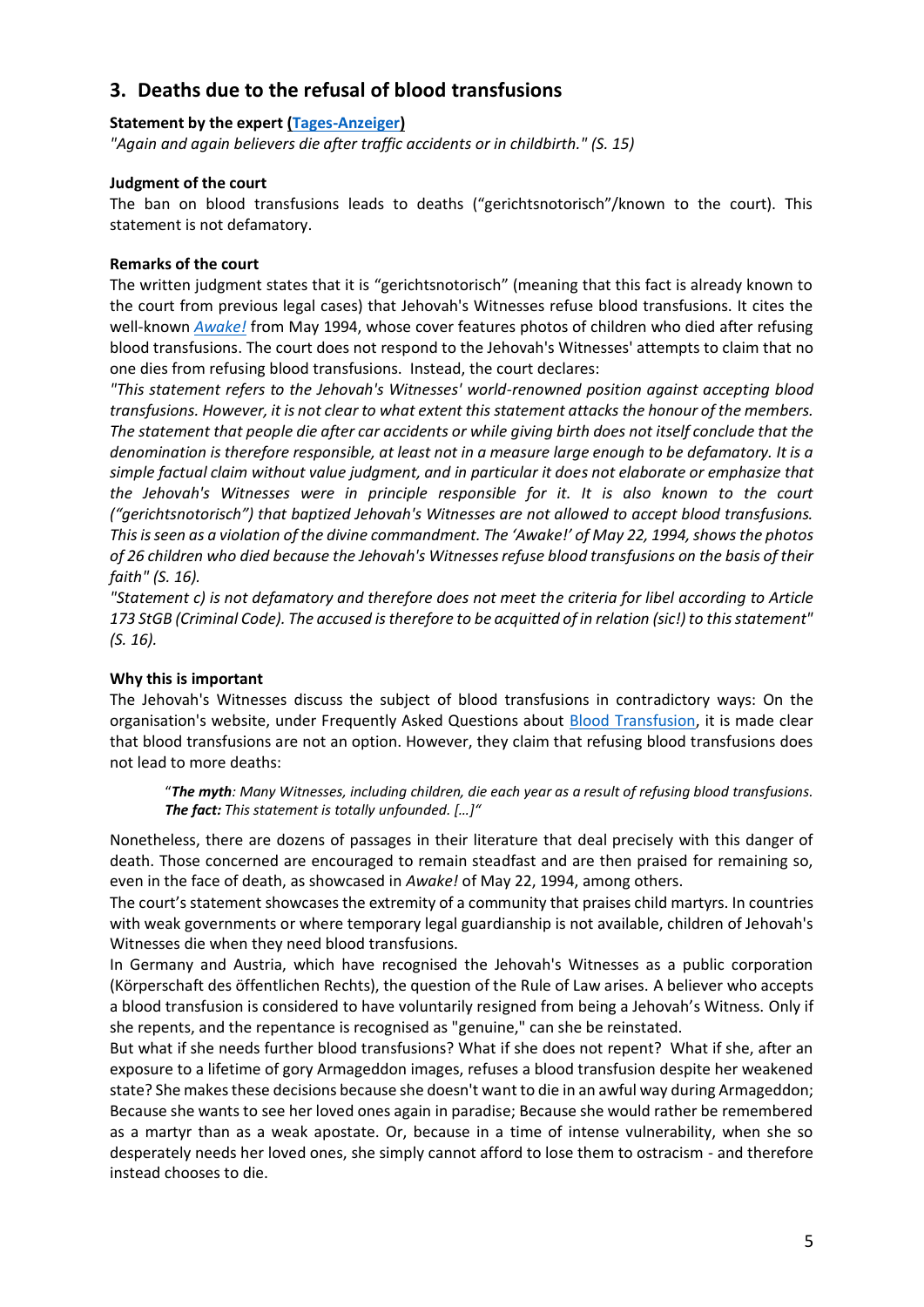None of these are free decisions. It is inhuman and a violation of human rights to force people into such decisions.

### **4. Religious guidelines such as the Two-Witness Rule facilitate or cover up (sexual) violence against children**

#### **Statements by the expert [\(Tages-Anzeiger\)](http://jz.help/wp-content/uploads/2020/07/%C2%ABZeugen-Jehovas-reissen-Familien-auseinander%C2%BB-Schweiz-Standard-tagesanzeiger.ch_.pdf)**

*"The secrecy of the system and the dogmatic faith categorically facilitate sexual abuse, especially among children. The victims have internalized that their needs come second." / "There exists a Two-Witness Rule which encourages sexual abuse: The suspicion of a sexual offence against a child may only be acted upon if there are at least two witnesses, which is naturally never the case. If there are no two witnesses, the elders leave the matter in Jehovah's hands, i.e. remain inactive. The victim must remain silent. Otherwise she or her family will be expelled" (S. 26).*

#### **Judgment of the court**

The Two-Witness Rule exists (Proof of Truth); It and other guidelines of the organisation facilitate sexual abuse of children (Proof of Good Faith).

#### **Remarks of the court**

*"First of all, it should be noted that the so-called Two-Witness Rule does exist (act. 12/4/2, act. 12/12/21)" (S. 27) […].*

*"The rule states that only one witness to a crime is not enough; A crime must be confirmed by a second witness. So, if no one but the victim him- or herself can testify to the abuse and the suspected perpetrator denies the offense, no action is taken. In summary, the investigation of the Royal Commission shows that fundamental beliefs and practices of Jehovah's Witnesses are relevant in the context of child abuse – the patriarchal and highly hierarchical structure of the community lead to a weakened position of women and children. The notion that biblical laws are above secular ones plays an important role in connection with the unreported crimes. Additionally, it is difficult for victims to defend themselves because of their religion's 'separation from the world' (act. 12/4/2, p. 18). On one hand, there exists a problematically high threshold to form an internal legal commission. On the other hand, it is very questionable whether victims would turn to government authorities at all after an accusation was already disregarded within the community. Not only is there no requirement that child abuse be reported to the authorities, there is also no provision to protect children (act. 12/4/2, p. 61;*  act. 12/12/22). According to the report, the Two-Witness Rule usually works in the interest of the *perpetrator, who thereby not only escapes punishment but also remains a part of society, where he continues to meet his victims and other potential victims" (S. 27-28) [...].*

*"Based on the reports and expert opinions mentioned above, in particular the 'Final Report' of the Royal Commission, it can be assumed that the statements of the defendants are true, at least in their essence. The accused was entitled to trust that statements resulting from the aforementioned reports as well as various expert opinions were true – after all, the Royal Commission is a government-run truth-finding commission consisting of judges and professors, and its working methods are unobjectionable. The accused therefore at least demonstrates Proof of Good Faith" (S. 28).*

#### **Why this is important**

The Two-Witness Rule results in the fact that (sexual) offenders are not prosecuted and remain in the community. The Two-Witness Rule and other religious guidelines facilitate and cover up (sexual) violence against children and women in the community of Jehovah's Witnesses. When such serious crimes with such serious consequences targeting the weakest members in a religious community occur frequently, the surrounding society has an obligation to act. Accordingly, authorities in Australia, the Netherlands, Belgium, Great Britain and the USA have become active.

In Germany and Austria, where Jehovah's Witnesses enjoy status as a public corporation, these religious guidelines are binding under religious law. In other words, these states sanction a system that protects perpetrators, covers up their deeds, and silences those concerned - the weakest members of the community.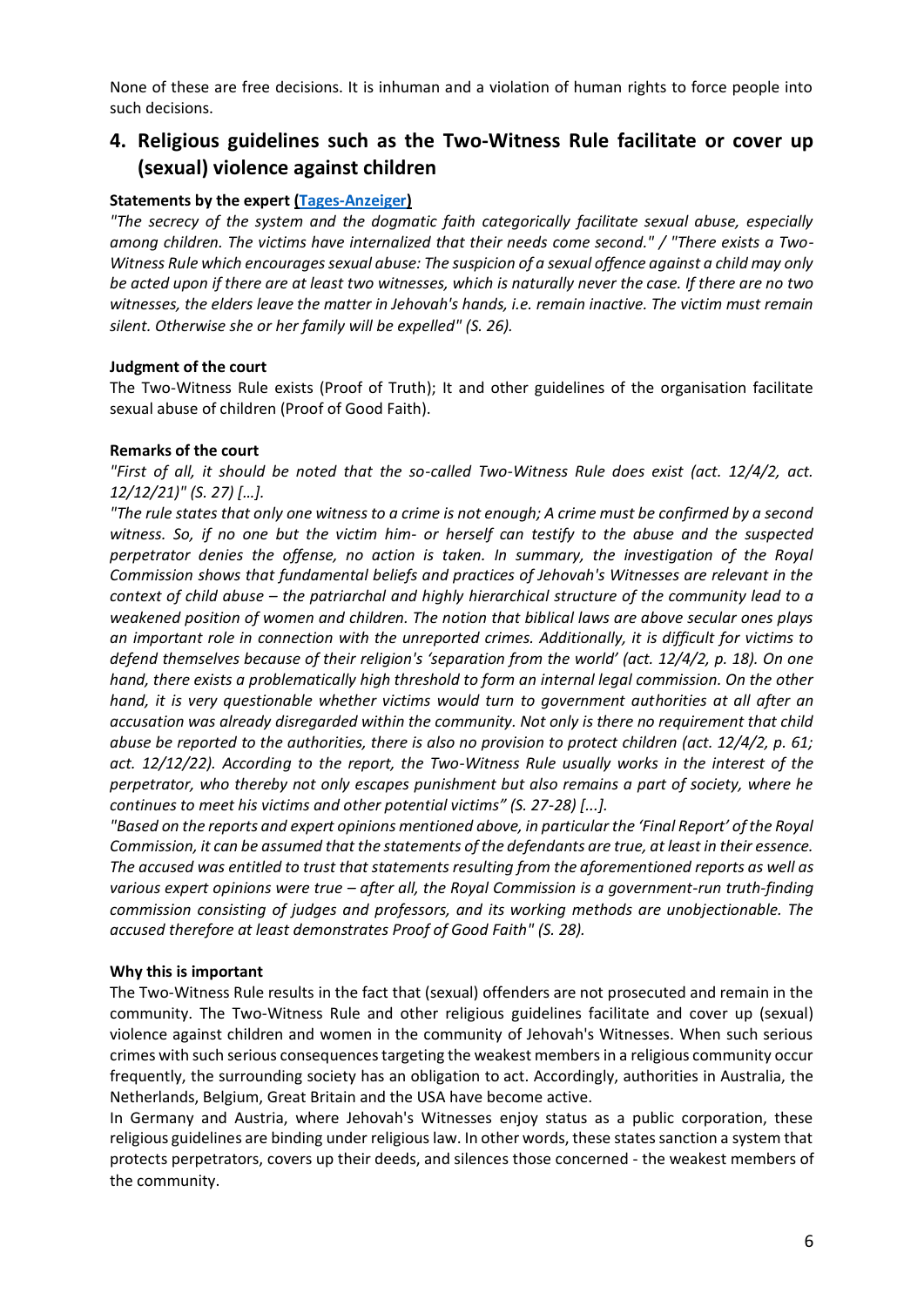### *Curious role of the Swiss Press Council*

*The Swiss Press Council had falsely accused the cult expert in 2016 for breaching the duty of truthfulness in her statement in the [Tages-Anzeiger](http://jz.help/wp-content/uploads/2020/07/%C2%ABZeugen-Jehovas-reissen-Familien-auseinander%C2%BB-Schweiz-Standard-tagesanzeiger.ch_.pdf) because the Two-Witness Rule was allegedly no longer applicable at that time. The Jehovah's Witnesses Switzerland tried to profit from this unjustified accusation and based their court arguments on it, despite the fact they must have known it was a false judgement. Although the Press Council had evidence to prove the accuracy of the statement since October 2018 at the latest (due to a further complaint in connection with a statement by the cult expert on the Two-Witness Rule in the newspaper Rhone-Zeitung), the Press Council waited until Feburary 2020 to rectify their incorrect decision against the media organisation and their inadmissible personal attack against the cult expert. The correction was made on the Press Council's side but it, unlike the original decision, was not widely communicated.*

### **5. Jehovah's Witnesses as a problematic community – serious forms of violence**

#### **Statements by the expert [\(Tages-Anzeiger\)](http://jz.help/wp-content/uploads/2020/07/%C2%ABZeugen-Jehovas-reissen-Familien-auseinander%C2%BB-Schweiz-Standard-tagesanzeiger.ch_.pdf)**

*"Most people simply do not know what a problematic community Jehovah's Witnesses are. To the outside world, they don't seem to be extreme, at best a little old-fashioned. However, there ia a gradually-emerging broader awareness of the serious forms of violence that people experience in such groups" (S.29).*

#### **Judgment of the court**

Psychological violence through ostracism exists. Social violence through pressure, manipulation, punishment and an exclusionary mentality exists. Watchtower materials aim to frighten children (Proof of Good Faith).

#### **Remarks of the court**

*"Here, too, the accused's statements draw on the reports of dropouts and followers as well as various expert opinions. Basically, psychological violence is defined as isolation, social violence, threats, coercion and incitement of fear as well as insults and devaluation (act. 12/4/40). An analysis of Watchtower materials for children makes it clear that they are aimed at frightening children: those who do not obey, those who do not follow, those who do not believe, those who do not meet the standard should expect to be expelled from the community and thus will face extermination in Armageddon. The shunning discussed above can be seen as a form of psychological violence. This is made evident by reports of those who have left the community and by the materials of the Watchtower Society itself (acts 12/4/40-42; acts 12/11 pp. 14-15 and acts 12/12/34). Furthermore, reports by dropouts show that community pressure, manipulation, punishment and the exclusionary mentality are experienced by victims as forms of social violence."*

*"The accused was entitled to trust that the statements resulting from the mentioned reports by victims as well as those from various expert opinions are true. The accused at least succeeds in showing Proof of Good Faith" (S. 29*).

#### **Why this is important**

The court acknowledges that Watchtower materials for children are aimed at frightening them, which is a form of psychological violence. The judgment also recognises the serious consequences of the everpresent threat of expulsion as a form of psychological violence, as well as forms of social violence through shunning and manipulation. This is important because experts from various fields have pointed out the serious consequences of psychological violence against children and that they are no less serious than forms of physical violence.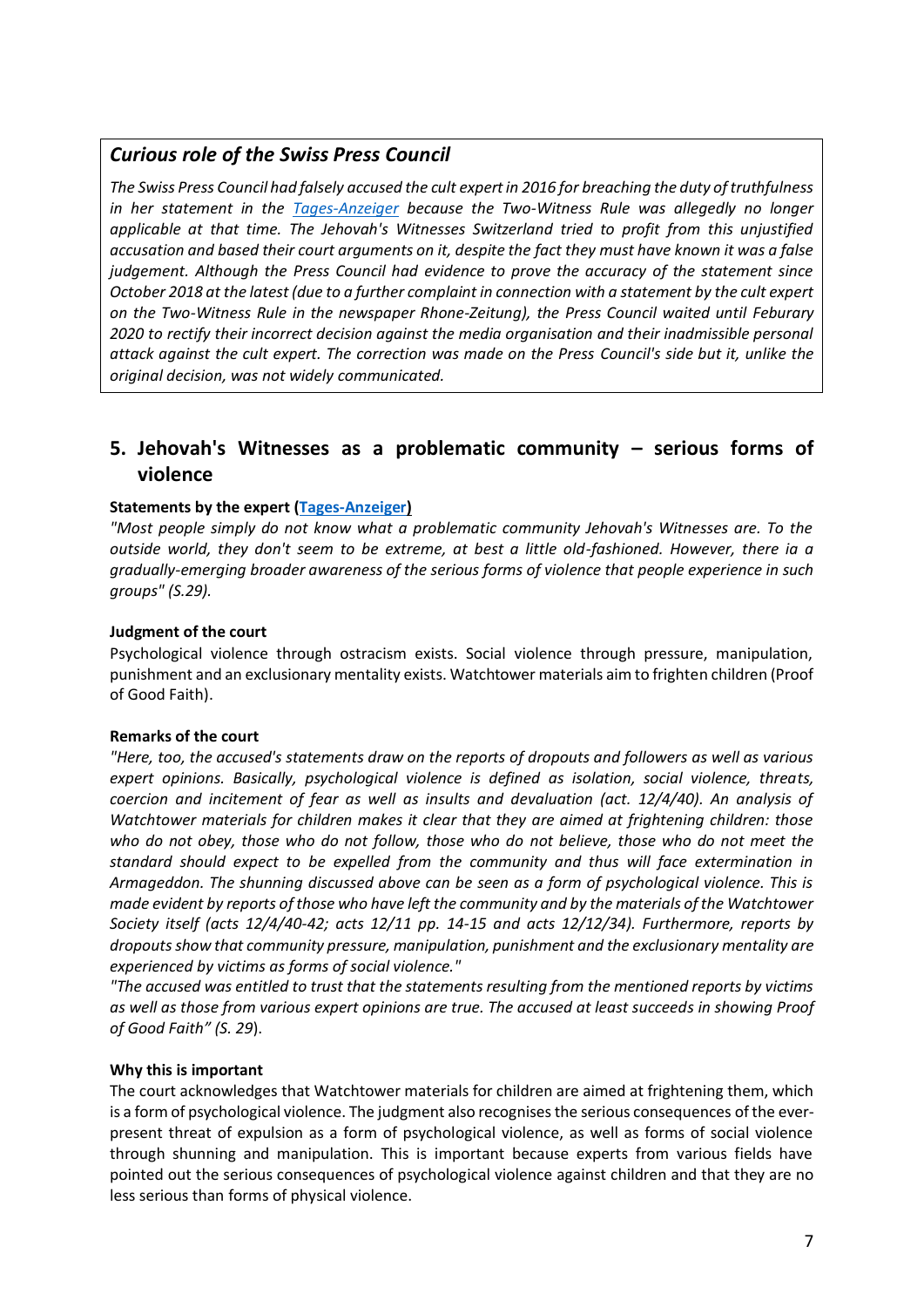### **6. Highly problematic group; has a manipulative effect on members and violates their physical, psychological and social integrity**

#### **Statements by the expert [\(media release\)](http://www.infosekta.ch/media/pdf/2015_MM_Gedenktag_Opfer_WTG_25072015.pdf)**

*"infoSekta sees Jehovah's Witnesses as a highly problematic group that attempts to manipulate its members down to the level of their existential identification. The community's guidelines violate the physical, psychological and social integrity of its members" (S. 29).*

#### **Judgment of the court**

The practice of shunning violates the psychological and social integrity of members; The doctrine of ostracism functions as a manipulative influence. Children and young people suffer from fear. Victims suffer from these consequences even years after their exclusion (Proof of Good Faith).

#### **Remarks of the court**

*"The practice of shunning is considered to be damaging to the psychological and social integrity of the members. The fact that the other members are encouraged to actively avoid excluded and resigned persons – even their own family members – and to have no contact with them can very well be seen as manipulative influence on the members of the community. Furthermore, it has already been demonstrated that children and young people in particular suffer from fear. Various reports by dropouts and experts (among them psychologists who care for excluded members of the Witnesses and others who have left the community) have shown that some of them still have fears years after resignation or expulsion. This is all reflective of the influence of their upbringing with the Jehovah's Witnesses" (cf. acts 12/4/19-21, 12/4/28, 12/3, pp. 26-27).*

*"The accused could rely on that the statements resulting from the aforementioned reports by affected persons as well as from the various expert opinions are true. The accused thus at least succeeds in showing Proof of Good Faith" (S. 30).*

#### **Why this is important**

The court recognises the manipulative nature of shunning and the far-reaching consequences of the fear this incites in children and young people.

This judgement is also so important because it takes the reports of former Jehovah's Witnesses seriously and bases its conclusions on them, in addition to expert opinions. This is in contrast to German courts: In 2005, the Higher Administrative Court of Berlin declined to hear former Jehovah's Witnesses.

### **7. The Watchtower Organisation denies members the human right to freedom of thought, conscience and religion according to Article 18**

#### **Statement by the expert [\(Tages-Anzeiger\)](http://jz.help/wp-content/uploads/2020/07/%C2%ABZeugen-Jehovas-reissen-Familien-auseinander%C2%BB-Schweiz-Standard-tagesanzeiger.ch_.pdf)**

*"Furthermore, Article 18 states that everyone has the right to freedom of thought, conscience and religion, a right that the Watchtower Society claims for itself but does not grant its members."*

#### **Judgment of the court**

By ostracizing members who no longer share the faith, they are implicitly denied freedom of faith and conscience (Proof of Good Faith).

#### **Remarks of the court**

*"As stated above, a form of bullying is exerted when members of Jehovah's Witnesses no longer believe or develop a different faith. In that case, such people are excluded and ostracized, which is thought to encourage them to return to the community. Without the shared faith, they are no longer and/or can no longer be part of the community. Implicitly, therefore, they are denied freedom of faith and conscience within the community" (cf. acts 12/12/34, 12/12/2, 12/3 p. 55).*